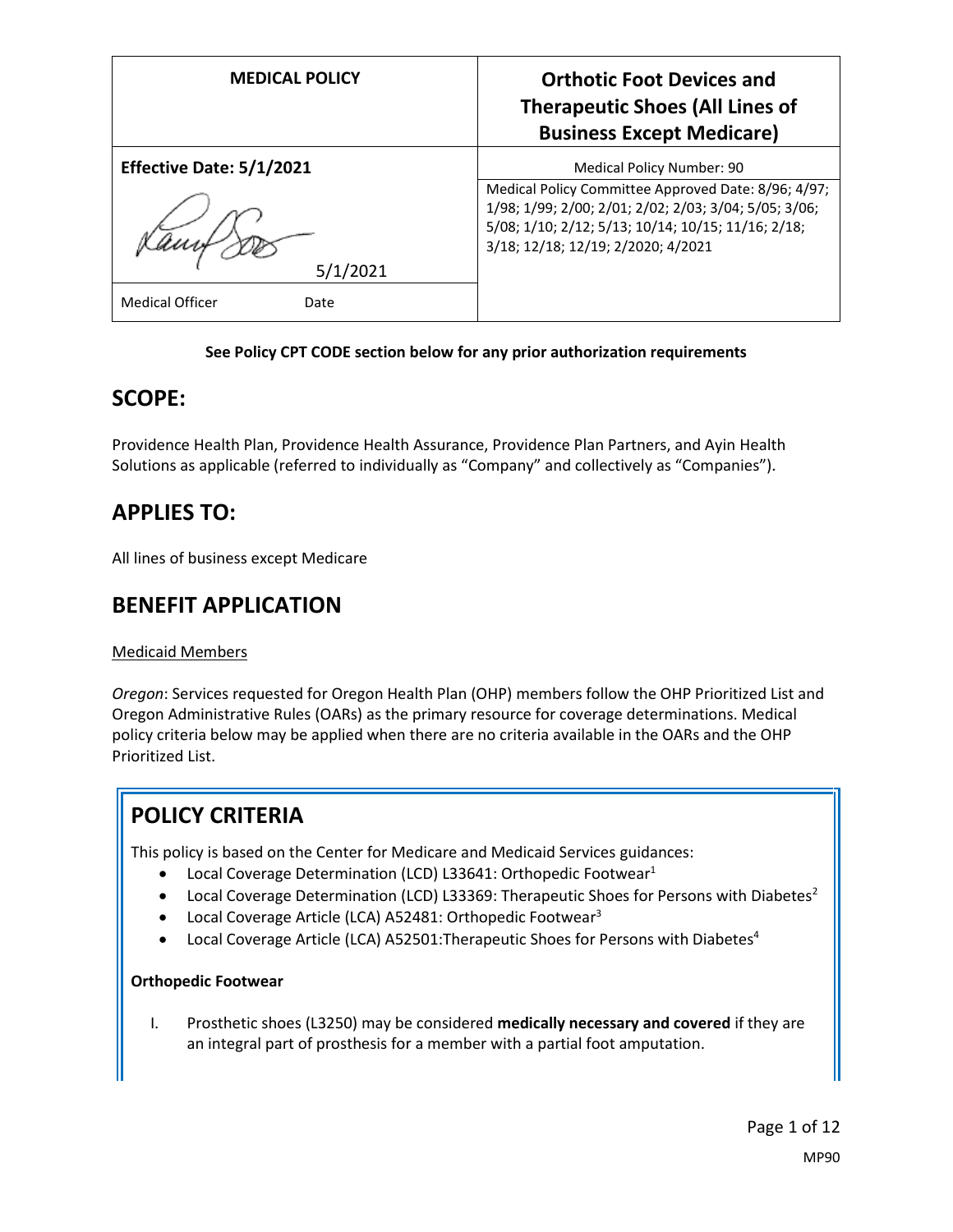- II. Shoes may be considered **medically necessary and covered** if they are an integral part of a covered leg brace. Examples of medically necessary shoes include but are not limited to:
	- A. Oxford shoes (L3224, L3225)
	- B. Other shoes such as high top, depth inlay or custom for non-diabetics, etc. (L3649) if they are medically necessary for the proper functioning of the brace.
- III. Heel replacements (L3455, L3460), sole replacements (L3530, L3540), and shoe transfers (L3600-L3640) involving shoes on a covered brace may be considered **medically necessary and covered**.
- IV. Inserts and other shoe modifications (L3000-L3170, L3300-L3450, L3465-L3520, L3550- L3595) may be **considered medically necessary and covered** if they are on a shoe that is an integral part of a covered brace and if they are medically necessary for the proper functioning of the brace.
- V. Orthopedic footwear billed is **considered not medically necessary and not covered** when criteria I-IV are not met.
- VI. A matching shoe which is not attached to a brace and items related to that shoe is considered **not medically necessary and not covered**.
- VII. Shoes are considered **not medically necessary and not covered** when they are put on over a partial foot prosthesis or other lower extremity prosthesis (L5010-L5600) which is attached to the residual limb by other mechanisms.
- VIII. A foot pressure off-loading/supportive device (A9283) is considered **not medically necessary and not covered**.

#### **Therapeutic Shoes for Persons with Diabetes**

- IX. Separate inserts may be considered **medically necessary and covered** independently of diabetic shoes if the supplier of the shoes verifies in writing that the member has appropriate footwear into which the insert can be placed. This footwear must meet the definitions for depth shoes or custom-molded shoes (see [Policy Guidelines](#page-3-0) for definitions).
- X. A custom molded shoe (A5501) may be considered **medically necessary and covered** when the member has a foot deformity that cannot be accommodated by a depth shoe. The nature and severity of the deformity must be well documented in the supplier's records and available upon request.
- XI. A custom molded shoe without documentations explaining the item's medical necessary is considered **not medically necessary and not covered**.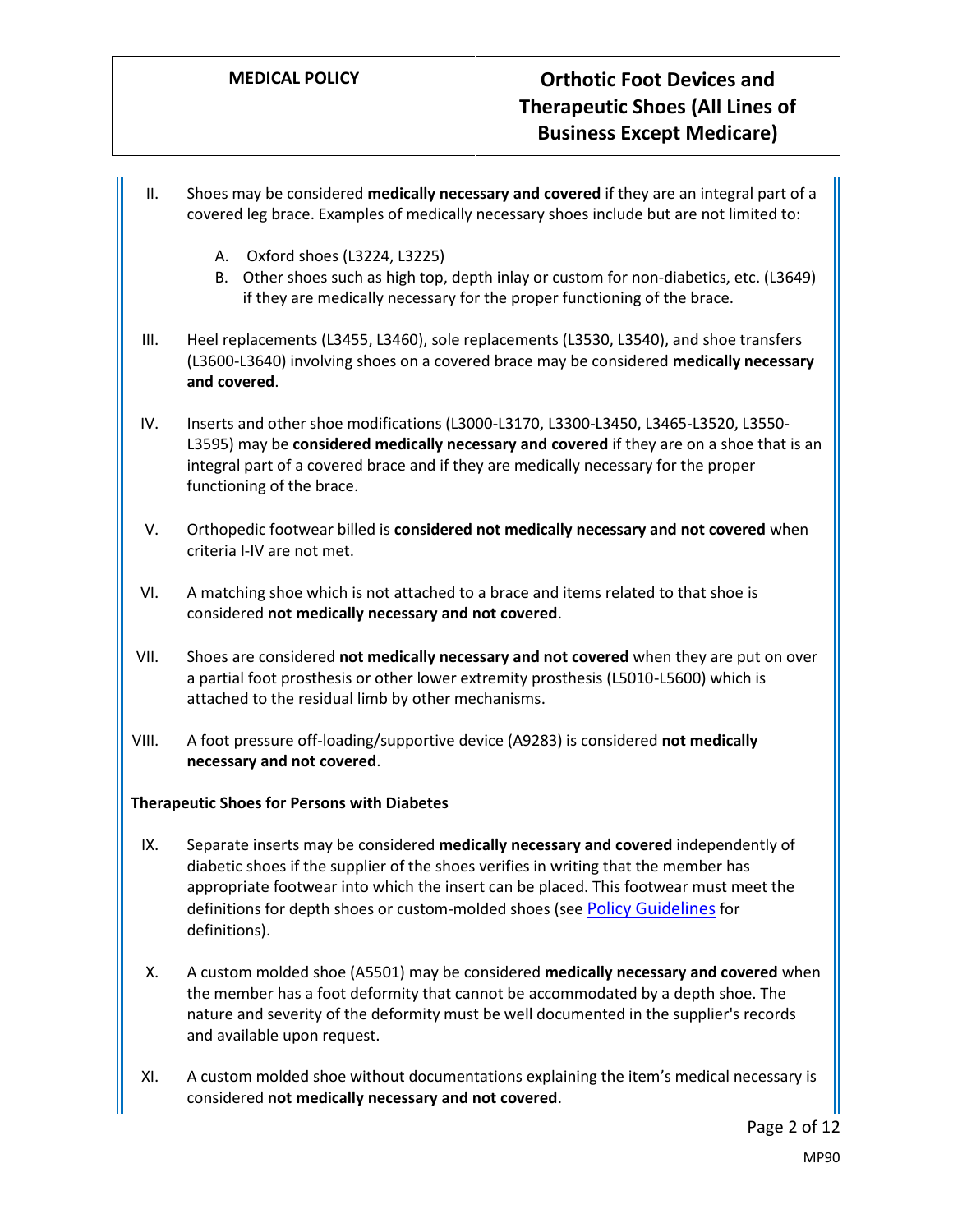- XII. Therapeutic shoes, inserts and/or modifications to therapeutic shoes may be considered **medically necessary and covered** if **all** of the following criteria (A-E) are met:
	- A. The member has diabetes mellitus; **and**
	- B. The certifying physician has documented in the patient's medical record one or more of the following conditions within 6 months prior to delivery of the shoes/inserts and prior to or on the same day as signing the certification statement:
		- 1. Previous amputation of the other foot, or part of either foot, **or**
		- 2. History of previous foot ulceration of either foot, **or**
		- 3. History of pre-ulcerative calluses of either foot, **or**
		- 4. Peripheral neuropathy with evidence of callus formation of either foot, or
		- 5. Foot deformity of either foot, **or**
		- 6. Poor circulation in either foot; **and**
	- C. The certifying physician has certified that indications XII.A-B are met and that they are treating the member under a comprehensive plan of care for their diabetes and that the member needs diabetic shoes. The certifying physician must complete the following (1-2):
		- 1. Have an in-person visit with the member during which diabetes management is addressed within 6 months prior to delivery of the shoes/inserts; **and**
		- 2. Sign the certification statement on or after the date of the in-person visit and within 3 months prior to delivery of the shoe/inserts; **and**
	- D. Prior to selecting the specific items that will be provided, the supplier must conduct and document an in-person evaluation of the patient.
	- E. At the time of delivery of the items selected, the supplier must conduct an objective assessment of the fit of the shoe and inserts and document the results. A member's subjective statements regarding fit as the sole documentation of the in-person delivery does not meet this criterion.

#### Limitations and Non-coverage Criteria

- XIII. If criterion XII. is not met, the therapeutic shoes, inserts and/or modifications will be considered **not medically necessary and not covered**.
- XIV. A modification of a custom molded or depth shoe may be considered **medically necessary and covered** as a substitute for an insert. Examples of common shoe modifications include, but are not limited to, the following:
	- A. Rigid rocker bottoms (A5503),
	- B. Roller bottoms (A5503),
	- C. Wedges (A5504),
	- D. Metatarsal bars (A5505),
	- E. Offset heels (A5506),
	- F. Flared heels.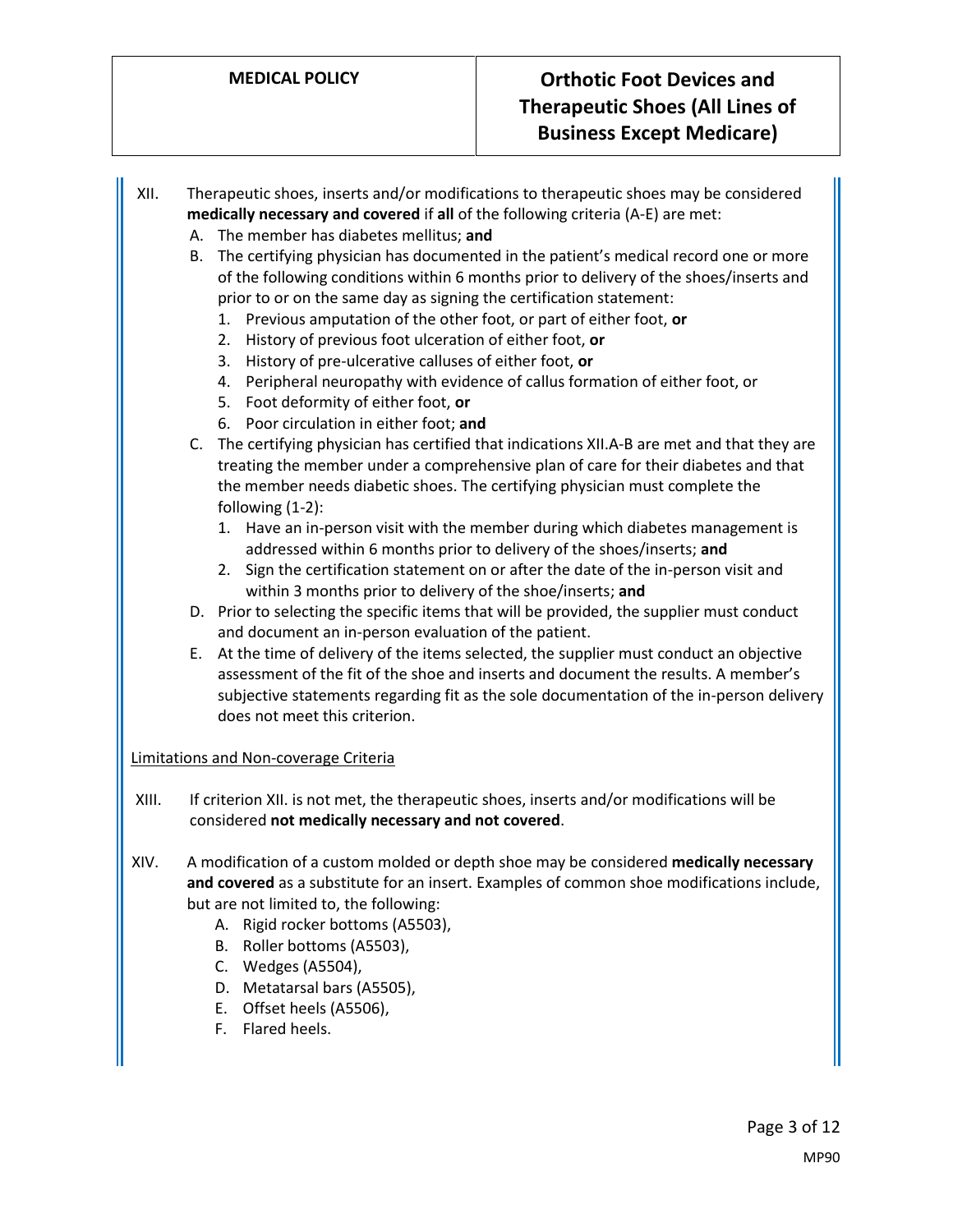- XV. Inserts with compression molding to the patient's foot over time through the heat and pressure generated by wearing a shoe with the insert present (A5510) are considered not medically necessary and not covered.
- XVI. Inserts used in non-covered shoes are considered **not medically necessary and not covered**.
- XVII. Deluxe features of diabetic shoes (A5508) are considered **not medically necessary and not covered**.

## **POLICY GUIDELINES**

#### <span id="page-3-0"></span>**Definitions**

*Depth Shoe*: A depth shoe (A5500) is one that:

- 1. Has a full length, heel-to-toe filler that when removed provides a minimum of 3/16" of additional depth used to accommodate custom-molded or customized inserts; and
- 2. Is made from leather or other suitable material of equal quality;
- 3. Has some form of shoe closure; and
- 4. Is available in full and half sized with a minimum of three widths so that the sole is graded to the upper portions of the shoe according to the American standard last sizing schedule of its equivalent.

The shoe may or may not have an internally seamless toe.

*Custom-molded shoe:* A custom-molded shoe (A5501) is one that:

- 1. Is constructed over a positive model of the patient's foot; and
- 2. Is made from leather or other suitable material of equal quality; and
- 3. Has removable inserts that can be altered or replaced as the patient's condition warrants; and
- 4. Has some form of shoe closure.

This shoe may or may not have an internally seamless toe.

*Rigid rocker bottoms* (A5503) are exterior elevations with apex position for 51 percent to 75 percent distance measured from the back end of the heel. The apex is a narrowed or pointed end of an anatomical structure. The apex must be positioned behind the metatarsal heads and tapering off sharply to the front tip of the sole. Apex height helps to eliminate pressure at the metatarsal heads. Rigidity is ensured by the steel in the shoe. The heel of the shoe tapers off in the back in order to cause the heel to strike in the middle of the heel.

*Roller bottoms* (sole or bar) (A5503) are the same as rocker bottoms, but the heel is tapered from the apex to the front tip of the sole.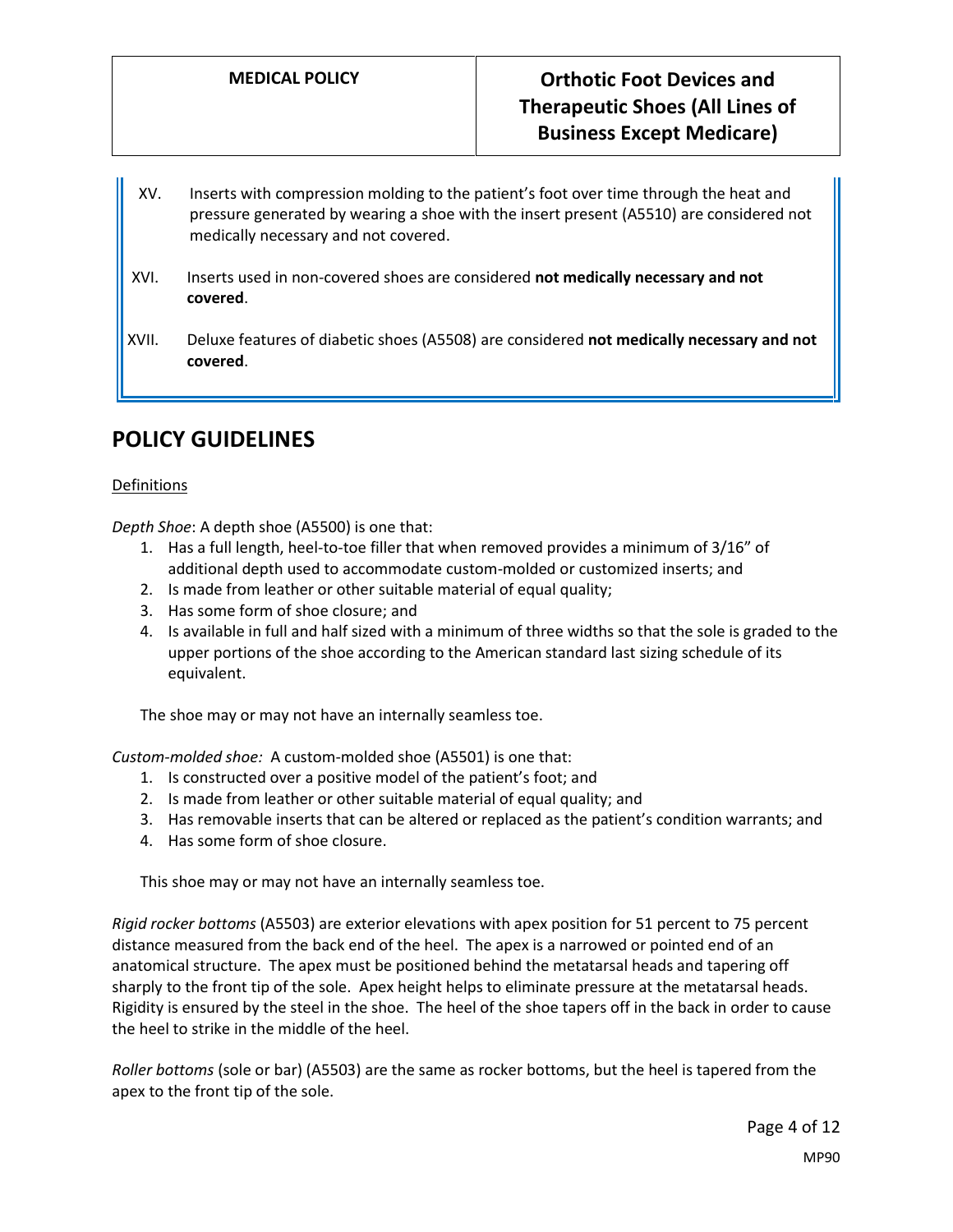*Wedges* (posting) (A5504) are either of hind foot, fore foot, or both and may be in the middle or to the side. The function is to shift or transfer weight bearing upon standing or during ambulation to the opposite side for added support, stabilization, equalized weight distribution, or balance. *Metatarsal bars* (A5505) are exterior bars which are placed behind the metatarsal heads in order to remove pressure from the metatarsal heads. The bars are of various shapes, heights, and construction depending on the exact purpose.

*Offset heel* (A5506) is a heel flanged at its base either in the middle, to the side, or a combination, that is then extended upward to the shoe in order to stabilize extreme positions of the hind foot.

## **BILLING GUIDELINES**

### Orthopedic Footwear

- Depth-inlay or custom molded shoes for diabetics (A5500-A5501) and related inserts and modifications (A5503-A5511) are billed using these A codes whether or not the shoe is an integral part of a brace.
- Code A9283 (foot pressure off-loading/supportive device) is used for an item that is designed primarily to reduce pressure on the sole or heel of the foot but that does not meet the definition of:
	- o A therapeutic shoe for diabetics or related insert or modification; or
	- o An orthopedic shoe or modification; or
	- o A walking boot

It may be a shoe-like item, an item that is used inside a shoe and may or may not extend outside the shoe, or an item that is attached to a shoe. It may be prefabricated or custom fabricated.

- Code L3250 may be used only for a shoe that is custom fabricated from a model of a patient and has a removable custom fabricated insert designed for toe or distal partial foot amputation. The shoe serves to hold the insert on the leg. Code L3250 must not be used for a shoe that is put on other types of leg prostheses (L5010-L5600) that are attached to the residual limb by other mechanisms.
- Please see Local Coverage Article: Orthopedic Footwear Policy Article (A52481) for additional coding guidelines.

### Therapeutic Shoes for Persons with Diabetes

- For patients meeting the coverage criteria for therapeutic shoes for persons with diabetes, coverage is limited to one of the following within one calendar year (January-December):
	- A. One pair of custom molded shoes (A5501) (which includes inserts provided with these shoes) and 2 additional pairs of inserts (A5512, A5513, or A5514); **or**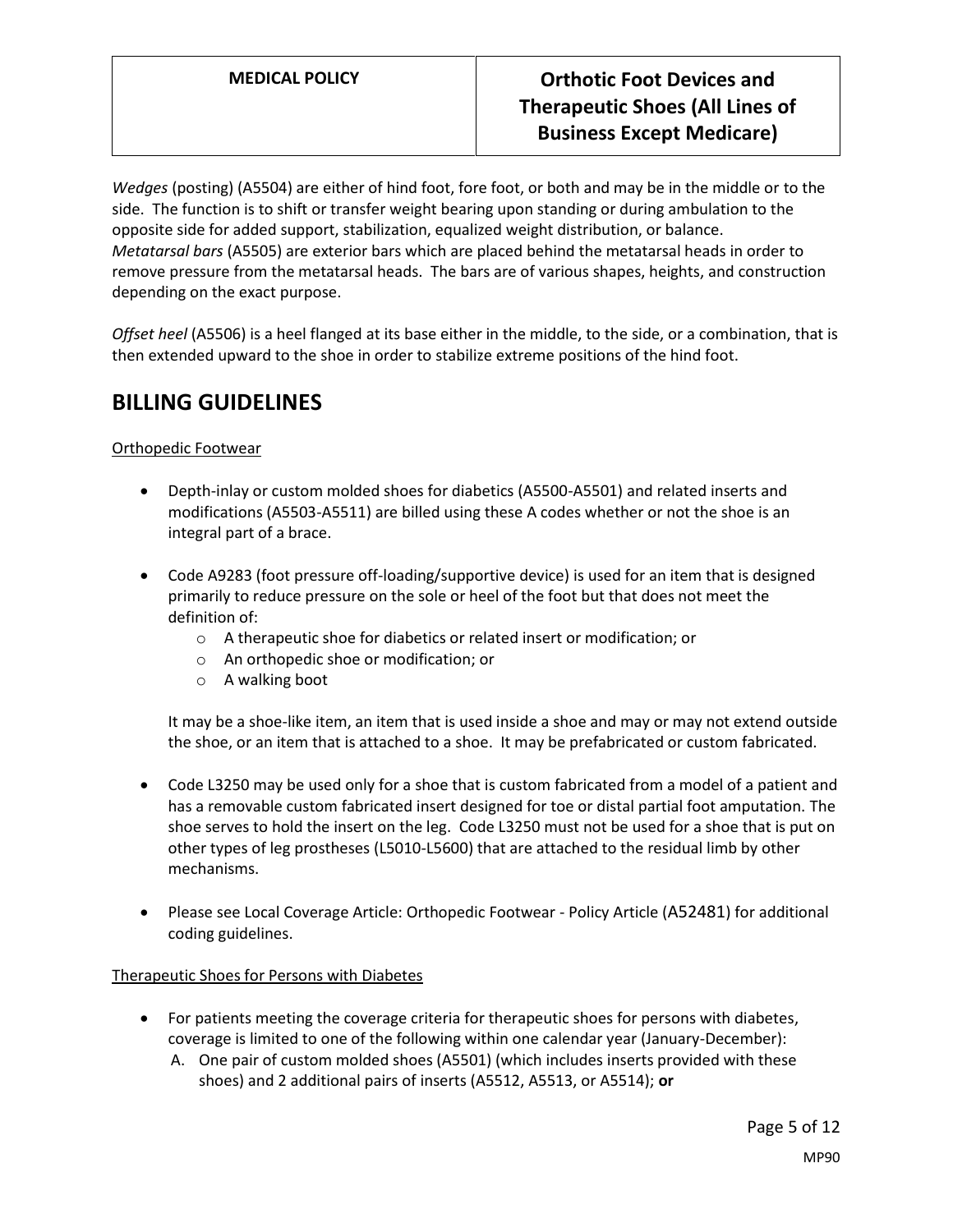- B. One pair of depth shoes (A5500) and 3 pairs of inserts (A5512, A5513, or A5514) (not including the non-customized removable inserts provided with such shoes).
- There is no separate payment for the fitting of the shoes, inserts or modifications or for the certification of need or prescription of the footwear.
- Code A5512 describes a total contact, multiple density, prefabricated removable inlay that is directly molded to the patient's foot. Direct molded means it has been conformed by molding directly to match the plantar surface of the individual patient's foot. Total contact means it makes and retains actual and continuous physical contact with the weight-bearing portions of the foot, including the arch throughout the standing and walking phases of gait.
- The A5512 insert must retain its shape during use for the life of the insert. The layer responsible for shape retention is called the base layer in the code descriptor. This material usually constitutes the bottom layer of the device and must be of a sufficient thickness and durometer to maintain its shape during use (i.e., at least % inch of 35 shore A or higher or at least 3/16 inch of 40 shore A or higher). The material responsible for maintaining the shape of the device must be heat moldable. The specified thickness of the base layer must extend from the heel through the distal metatarsals and may be absent at the toes.
- Code A5513 describes a total contact, custom fabricated, multiple density, removable inlay that is molded to a model of the patient's foot so that it conforms to the plantar surface and makes total contact with the foot, including the arch. A custom fabricated device is made from materials that do not have predefined trim lines for heel cup height, arch height and length, or toe shape.
- The A5513 insert must retain its shape during use for the life of the insert. The base layer of the device must be at least 3/16 inch of 35 shore A or higher material. The base layer is allowed to be thinner in the custom fabricated device because appropriate arch fill or other additional material will be layered up individually to maintain shape and achieve total contact and accommodate each patient's specific needs. The central portion of the base layer of the heel may be thinner (but at least 1/16 inch) to allow for greater pressure reduction. The specified thickness of the lateral portions of the base layer must extend from the heel through the distal metatarsals and may be absent at the toes. The top layer of the device may be of a lower durometer and must also be heat moldable. The materials used should be suitable with regards to the patient's condition.
- Code A5514 describes a total contact, custom fabricated, multiple density, removable inlay that is directly milled from a rectified virtual model of the beneficiary's foot so that it conforms to the plantar surface and makes total contact with the foot, including the arch. A custom fabricated device is made from materials that do not have predefined trim lines for heel cup height, arch height and length, or toe shape.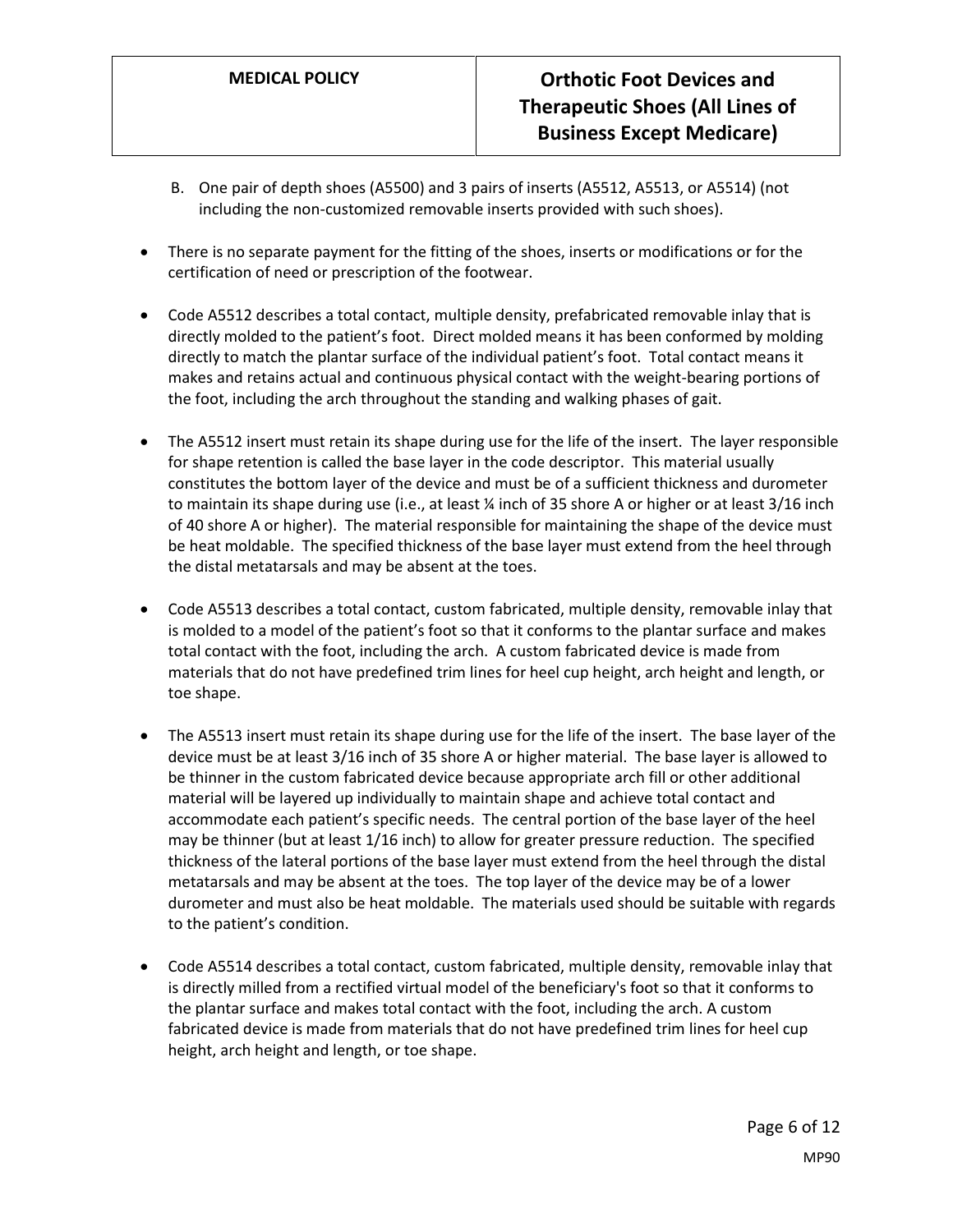- The A5514 insert must retain its shape during use for the life of the insert. The base layer of the device must be at least 3/16 inch of 35 Shore A or higher material. The base layer is allowed to be thinner in the custom fabricated device because appropriate arch fill or other additional material will be layered up individually to maintain shape and achieve total contact and accommodate each beneficiary's specific needs. The central portion of the base layer of the heel may be thinner (but at least 1/16 inch) to allow for greater pressure reduction. The specified thickness of the lateral portions of the base layer must extend from the heel through the distal metatarsals and may be absent at the toes. The top layer of the device may be of a lower durometer and must also be heat moldable. The materials used should be suitable with regards to the beneficiary's condition.
- A deluxe feature (A5508) does not contribute to the therapeutic function of the shoe. It may include, but is not limited to style, color, or type of leather. Deluxe features must be coded using A5508.
- Code A5507 is only to be used for not otherwise specified therapeutic modifications to the shoe or for repairs to a diabetic shoe(s).
- Codes for inserts or modifications (A5503-A5508, A5510, A5512 and A5513) may only be used for items related to diabetic shoes (A5500, A5501). They must not be used for items related to footwear coded with codes L3215-L3253. Inserts and modifications used with L coded footwear must be coded using L codes (L3000-L3649).
- Inserts for missing toes or partial foot amputation should be coded L5000 or L5999, whichever is applicable.

Please see Local Coverage Article: A52501:Therapeutic Shoes for Persons with Diabetes for additional coding guidelines.<sup>4</sup>

# **CPT/HCPCS CODES**

| <b>All Lines of Business Except Medicare</b> |                                                                                         |  |
|----------------------------------------------|-----------------------------------------------------------------------------------------|--|
| No Prior Authorization Required              |                                                                                         |  |
| <b>Orthopedic Footwear</b>                   |                                                                                         |  |
| L3000                                        | Foot, insert, removable, molded to patient model, UCB type, Berkeley shell each         |  |
| L3001                                        | Foot, insert, removable, molded to patient model, Spenco, each                          |  |
| L3002                                        | Foot, insert, removable, molded to patient model, Plastazote or equal, each             |  |
| L3003                                        | Foot, insert, removable, molded to patient model, silicone gel, each                    |  |
| L3010                                        | Foot, insert, removable, molded to patient model, longitudinal arch support, each       |  |
| L3020                                        | Foot, insert, removable, molded to patient model, longitudinal/metatarsal support, each |  |
| L3030                                        | Foot, insert, removable, formed to patient foot, each                                   |  |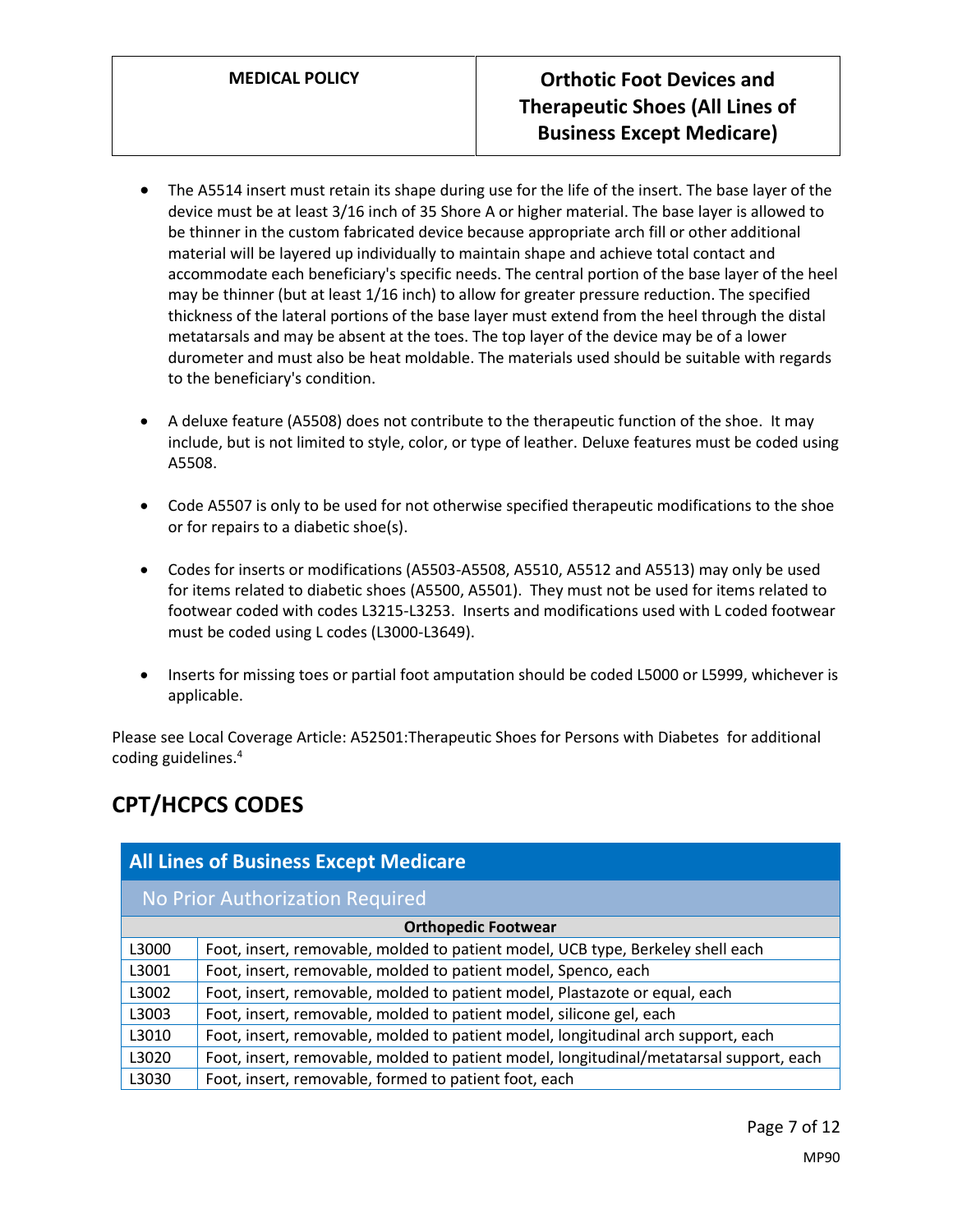| L3031 | Foot, insert/plate, removable, addition to lower extremity orthosis, high strength,       |
|-------|-------------------------------------------------------------------------------------------|
|       | lightweight material, all hybrid lamination/prepreg composite each                        |
| L3040 | Foot, arch support, removable, premolded, longitudinal                                    |
| L3050 | Foot, arch support, removable, premolded, metatarsal, each                                |
| L3060 | Foot, arch support, removable, premolded, longitudinal/metatarsal,                        |
| L3070 | Foot, arch support, non-removable attached to shoe, longitudinal, each,                   |
| L3080 | Foot, arch support, non-removable attached to shoe, metatarsal, each                      |
| L3090 | Foot, arch support, non-removable attached to shoe, Longitudinal/ metatarsal, each        |
| L3100 | Hallus-Valgus night dynamic splint, prefabricated, off-the-shelf                          |
| L3140 | Foot, abduction rotation bar, including shoes                                             |
| L3150 | Foot, abduction rotation bar, without shoes                                               |
| L3160 | Foot, adjustable shoe-styled positioning device                                           |
| L3170 | Foot, plastic, silicone or equal, heel stabilizer, prefabricated, off-the-shelf,          |
| L3201 | Orthopedic shoe, Oxford with supinator or pronator, infant                                |
| L3202 | Orthopedic shoe, Oxford with supinator or pronator, child                                 |
| L3203 | Orthopedic shoe, Oxford with supinator or pronator, junior                                |
| L3204 | Orthopedic shoe, hightop with supinator or pronator, infant                               |
| L3206 | Orthopedic shoe, hightop with supinator or pronator, child                                |
| L3207 | Orthopedic shoe, hightop with supinator or pronator, junior                               |
| L3208 | Surgical boot, each, infant                                                               |
| L3209 | Surgical boot, each, child                                                                |
| L3211 | Surgical boot, each, junior                                                               |
| L3212 | Benesch boot, pair, infant                                                                |
| L3213 | Benesch boot, pair, child                                                                 |
| L3214 | Benesch boot, pair, junior                                                                |
| L3215 | Orthopedic footwear, ladies shoe, Oxford, each                                            |
| L3216 | Orthopedic footwear, ladies shoe, depth inlay, each                                       |
| L3217 | Orthopedic footwear, ladies shoe, hightop, depth inlay, each                              |
| L3219 | Orthopedic footwear, men's shoe, Oxford, each                                             |
| L3221 | Orthopedic footwear, men's shoe, depth inlay, each                                        |
| L3222 | Orthopedic footwear, men's shoe, hightop, depth inlay, each                               |
| L3224 | Orthopedic footwear, woman's shoe, Oxford, used as an integral part of a brace (orthosis) |
| L3225 | Orthopedic footwear, man's shoe, Oxford, used as an integral part of a brace (orthosis)   |
| L3230 | Orthopedic footwear, custom shoe, depth inlay, each                                       |
| L3250 | Orthopedic footwear, custom molded shoe, removable inner mold, prosthetic shoe, each      |
| L3251 | Foot, shoe molded to patient model, silicone shoe, each                                   |
| L3252 | Foot, shoe molded to patient model, Plastazote (or similar), custom fabricated, each      |
| L3253 | Foot, molded shoe Plastazote (or similar) custom fitted, each                             |
| L3254 | Non-standard size or width                                                                |
| L3255 | Non-standard size or length                                                               |
| L3257 | Orthopedic footwear, additional charge for split size                                     |
| L3260 | Surgical boot/shoe, each                                                                  |
| L3265 | Plastazote sandal, each                                                                   |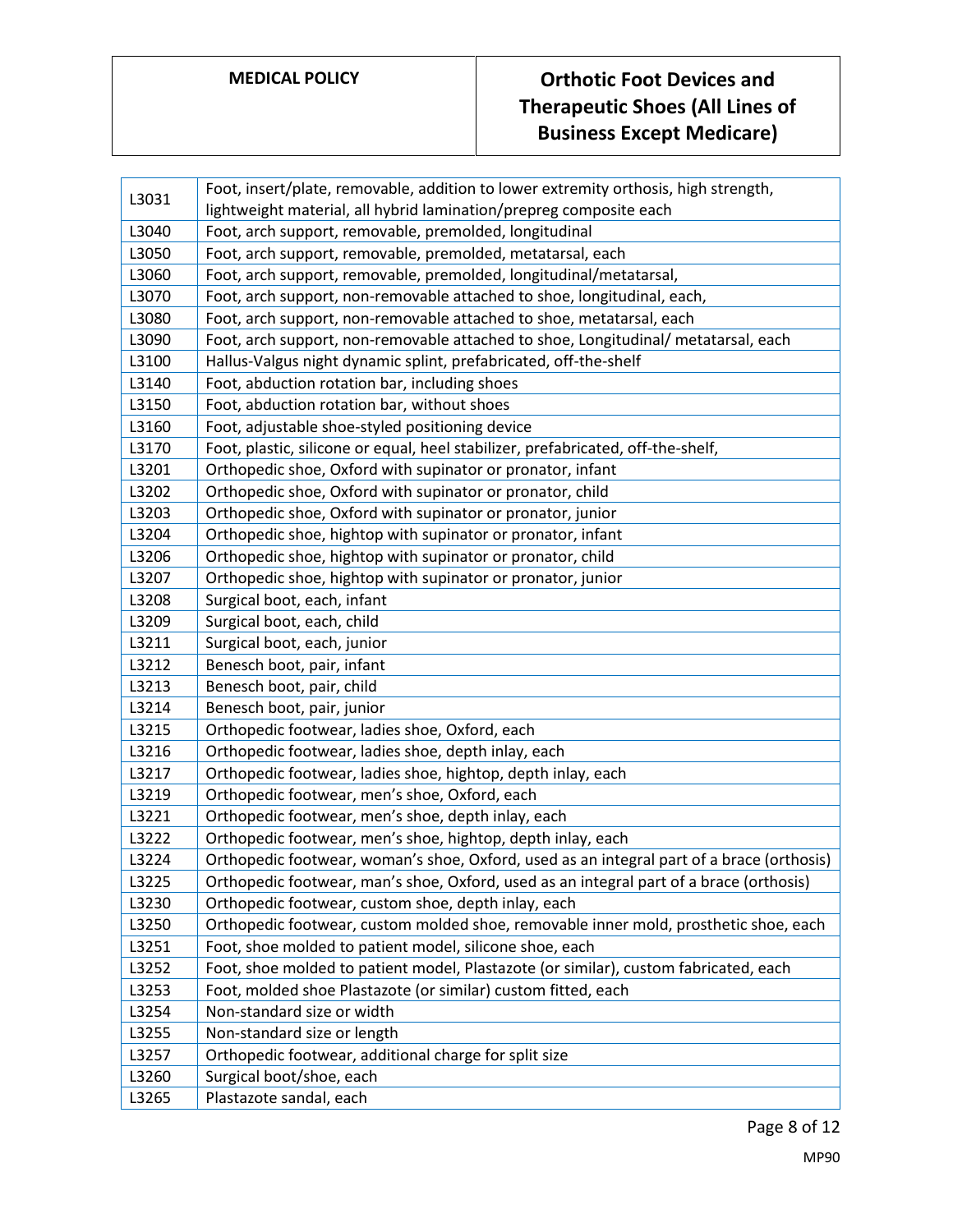| L3300 | Lift, elevation heel, tapered to metatarsals, per inch                                           |
|-------|--------------------------------------------------------------------------------------------------|
| L3310 | Lift, elevation, heel and sole, neoprene, per inch                                               |
| L3320 | Lift, elevation, heel and sole, cork, per inch                                                   |
| L3330 | Lift, elevation, metal extension (skate)                                                         |
| L3332 | Lift, elevation, inside shoe, tapered, up to one-half inch                                       |
| L3334 | Lift, elevation, heel, per inch                                                                  |
| L3340 | Heel wedge, SACH                                                                                 |
| L3350 | Heel wedge                                                                                       |
| L3360 | Sole wedge, outside sole                                                                         |
| L3370 | Sole wedge, between sole                                                                         |
| L3380 | Clubfoot wedge                                                                                   |
| L3390 | Outflare wedge                                                                                   |
| L3400 | Metatarsal bar wedge, rocker                                                                     |
| L3410 | Metatarsal bar wedge, between sole                                                               |
| L3420 | Full sole and heel wedge, between sole                                                           |
| L3430 | Heel, counter, plastic reinforced                                                                |
| L3440 | Heel, counter, leather reinforced                                                                |
| L3450 | Heel, SACH cushion type                                                                          |
| L3455 | Heel, new leather, standard                                                                      |
| L3460 | Heel, new rubber, standard                                                                       |
| L3465 | Heel, Thomas with wedge                                                                          |
| L3470 | Heel, Thomas extended to ball                                                                    |
| L3480 | Heel, pad and depression for spur                                                                |
| L3485 | Heel, pad, removable for spur                                                                    |
| L3500 | Orthopedic shoe addition, insole, leather                                                        |
| L3510 | Orthopedic shoe addition, insole, rubber                                                         |
| L3520 | Orthopedic shoe addition, insole, felt covered with leather                                      |
| L3530 | Orthopedic shoe addition, sole, half                                                             |
| L3540 | Orthopedic shoe addition, sole, full                                                             |
| L3550 | Orthopedic shoe addition, toe tap, standard                                                      |
| L3560 | Orthopedic shoe addition, toe tap, horseshoe                                                     |
| L3570 | Orthopedic shoe addition, special extension to instep (leather with eyelets)                     |
| L3580 | Orthopedic shoe addition, convert instep to Velcro closure                                       |
| L3590 | Orthopedic shoe addition, convert firm shoe counter to soft counter                              |
| L3595 | Orthopedic shoe addition, march bar                                                              |
| L3600 | Transfer of an orthosis from one shoe to another, caliper plate, existing                        |
| L3610 | Transfer of an orthosis from one shoe to another, caliper plate, new                             |
| L3620 | Transfer of an orthosis from one shoe to another, solid stirrup existing                         |
| L3630 | Transfer of an orthosis from one shoe to another, solid stirrup, new                             |
| L3640 | Transfer of an orthosis from one shoe to another, Dennis Browne, splint (Riveton), both<br>shoes |
| L3649 | Orthopedic shoe, modification, addition or transfer, not otherwise specified                     |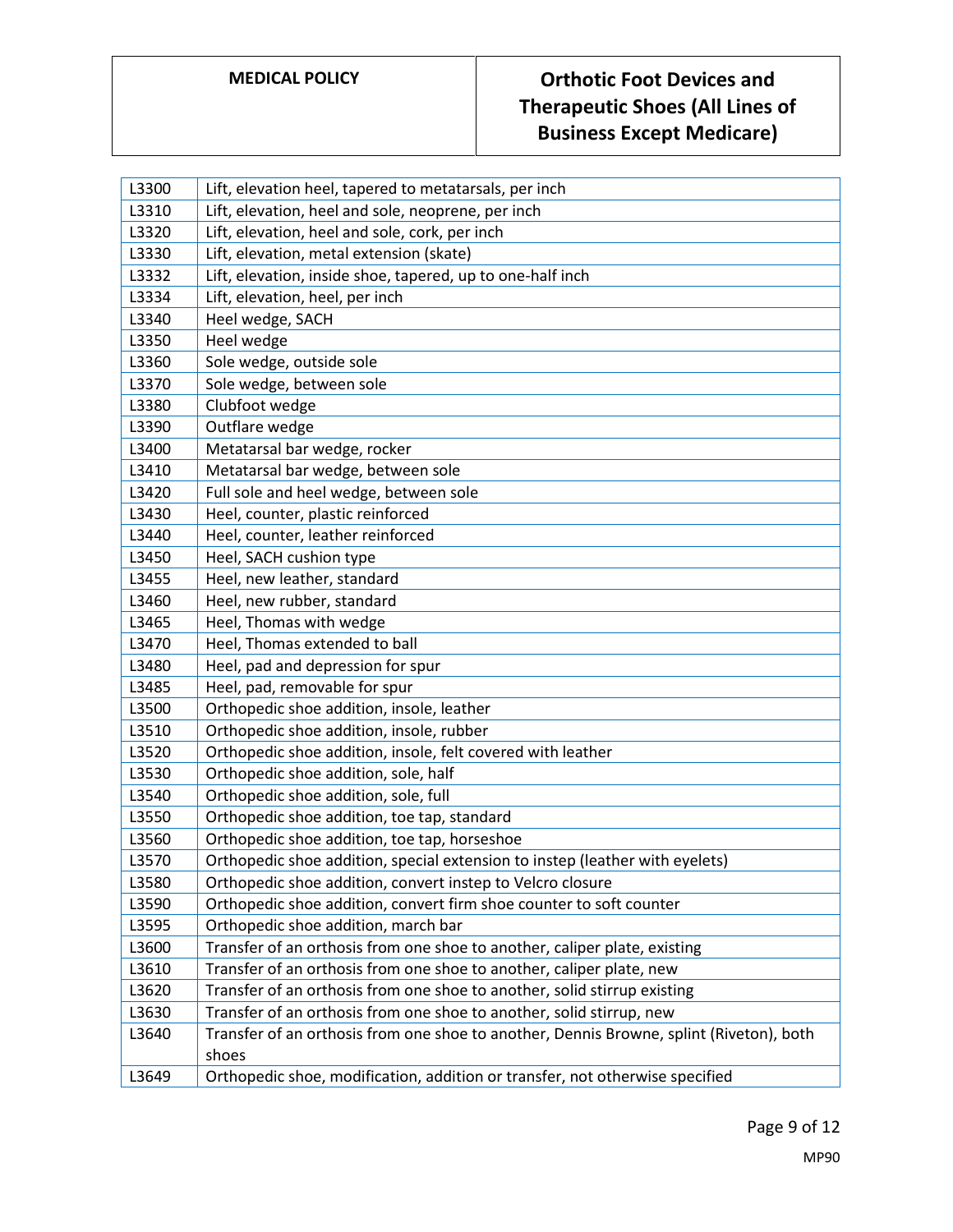| <b>Therapeutic Shoes</b> |                                                                                                                                                                                                                                                                                                                                                                                        |  |
|--------------------------|----------------------------------------------------------------------------------------------------------------------------------------------------------------------------------------------------------------------------------------------------------------------------------------------------------------------------------------------------------------------------------------|--|
| A5500                    | For diabetics only, fitting (including follow-up), custom preparation and supply of off-the-<br>shelf depth-inlay shoe manufactured to accommodate multidensity insert(s), per shoe                                                                                                                                                                                                    |  |
| A5501                    | For diabetics only, fitting (including follow-up), custom preparation and supply of shoe<br>molded from cast(s) of patients foot (custom molded shoe), per shoe                                                                                                                                                                                                                        |  |
| A5503                    | For diabetics only, modification (including fitting) of off-the-shelf depth-inlay shoe or<br>custom molded shoe with roller or rigid rocker bottom, per shoe                                                                                                                                                                                                                           |  |
| A5504                    | For diabetics only, modification (including fitting) of off-the-shelf depth-inlay shoe or<br>custom molded shoe with wedge(s), per shoe                                                                                                                                                                                                                                                |  |
| A5505                    | For diabetics only, modification (including fitting) of off-the-shelf depth-inlay shoe or<br>custom molded shoe with metatarsal bar, per shoe                                                                                                                                                                                                                                          |  |
| A5506                    | For diabetics only, modification (including fitting) of off-the-shelf depth-inlay shoe or<br>custom molded shoe with off-set heel(s), per shoe                                                                                                                                                                                                                                         |  |
| A5507                    | For diabetics only, not otherwise specified modification (including fitting) of off-the-shelf<br>depth-inlay shoe or custom molded shoe, per shoe                                                                                                                                                                                                                                      |  |
| A5512                    | For diabetics only, multiple density insert, direct formed, molded to foot after external<br>heat source of 230 degrees Fahrenheit or higher, total contact with patient's foot,<br>including arch, base layer minimum of % inch material of shore a 35 durometer or 3/16<br>inch material of shore a 40 durometer (or higher), prefabricated, each                                    |  |
| A5513                    | For diabetics only, multiple-density insert, custom molded from model of patient's foot,<br>total contact with patient's foot, including arch, base layer minimum of 3/16 inch of<br>material of shore a 35 durometer or higher, includes arch filler and other shaping<br>material, custom fabricated, each                                                                           |  |
| A5514                    | For diabetics only, multiple density insert, made by direct carving with cam technology<br>from a rectified cad model created from a digitized scan of the patient, total contact with<br>patient's foot, including arch, base layer minimum of 3/16 inch material of shore a 35<br>durometer (or higher), includes arch filler and other shaping material, custom fabricated,<br>each |  |
| <b>Not Covered</b>       |                                                                                                                                                                                                                                                                                                                                                                                        |  |
| A5508                    | For diabetics only, deluxe feature of off-the-shelf depth-inlay shoe or custom molded<br>shoe, per shoe                                                                                                                                                                                                                                                                                |  |
| A5510                    | For diabetics only, direct formed, compression molded to patient's foot without external<br>heat source, multiple-density insert(s) prefabricated, per shoe                                                                                                                                                                                                                            |  |
| A9283                    | Foot pressure off loading/supportive device, any type, each                                                                                                                                                                                                                                                                                                                            |  |

## **DESCRIPTION**

Orthotic foot devices are orthopedic appliances used to support, align, prevent, and correct deformities or to improve function of the foot. Examples of orthotic foot devices may include:

- Therapeutic shoes
- Insoles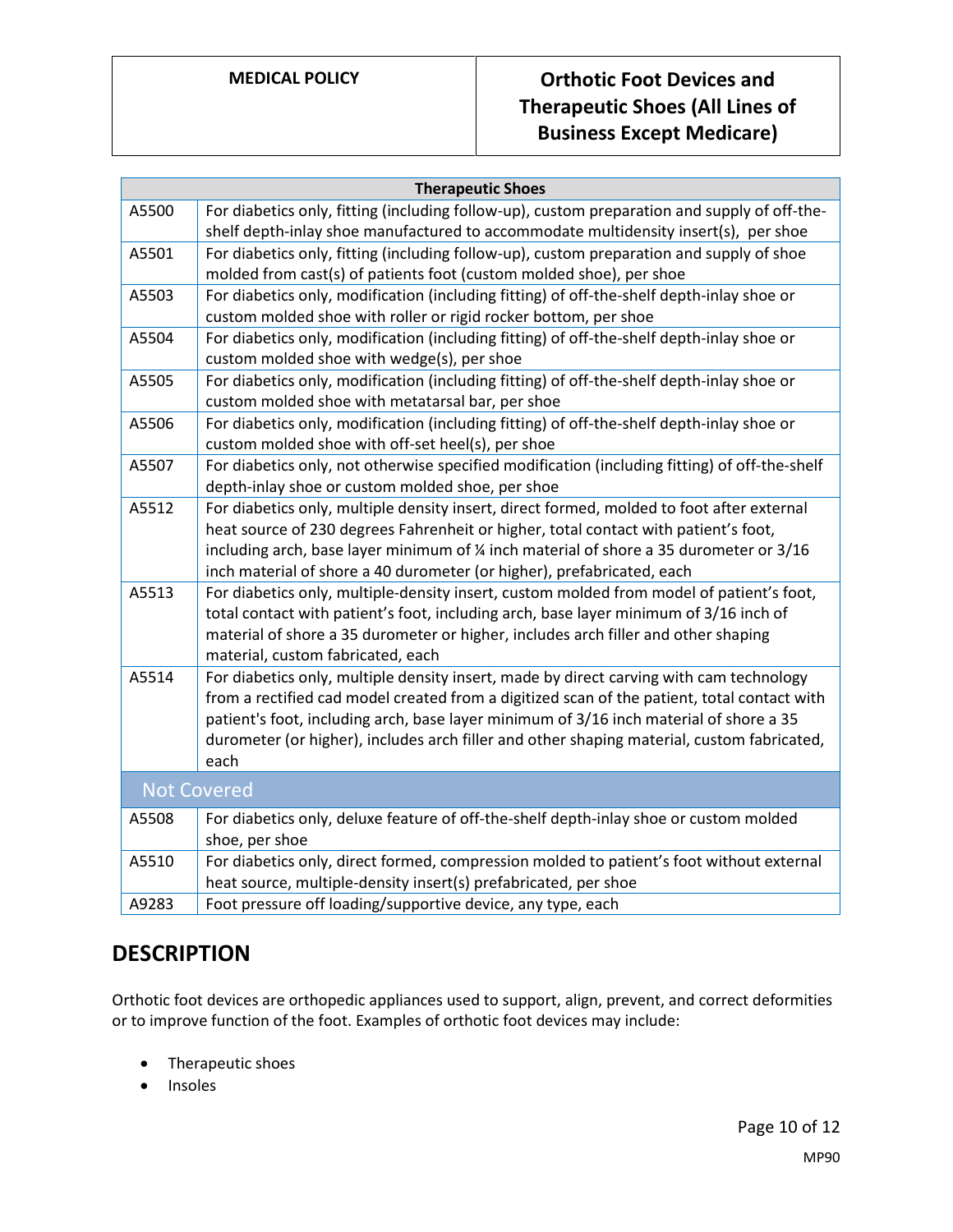- Arch supports
- Wedges and lifts

The Certifying Physician is defined as a doctor of medicine (M.D.) or a doctor of osteopathy (D.O.) who is responsible for diagnosing and treating the beneficiary's diabetic systemic condition through a comprehensive plan of care. The certifying physician may not be a podiatrist, physician assistant, nurse practitioner, or clinical nurse specialist.

The Prescribing Practitioner is the person who actually writes the order for the therapeutic shoe, modifications and inserts. This practitioner must be knowledgeable in the fitting of diabetic shoes and inserts. The prescribing practitioner may be a podiatrist, M.D., D.O., physician assistant, nurse practitioner, or clinical nurse specialist. The prescribing practitioner may be the supplier (i.e., the one who furnishes the footwear).

The Supplier is the person or entity that actually furnishes the shoe, modification, and/or insert to the beneficiary and that bills Medicare. The supplier may be a podiatrist, pedorthist, orthotist, prosthetist or other qualified individual. The Prescribing Practitioner may be the supplier. The Certifying Physician may only be the supplier if the certifying physician is practicing in a defined rural area or a defined health professional shortage area.

## **INSTRUCTIONS FOR USE**

Company Medical Policies serve as guidance for the administration of plan benefits. Medical policies do not constitute medical advice nor a guarantee of coverage. Company Medical Policies are reviewed annually and are based upon published, peer-reviewed scientific evidence and evidence-based clinical practice guidelines that are available as of the last policy update. The Companies reserve the right to determine the application of Medical Policies and make revisions to Medical Policies at any time. Providers will be given at least 60-days notice of policy changes that are restrictive in nature.

The scope and availability of all plan benefits are determined in accordance with the applicable coverage agreement. Any conflict or variance between the terms of the coverage agreement and Company Medical Policy will be resolved in favor of the coverage agreement.

## **REGULATORY STATUS**

### Mental Health Parity Statement

Coverage decisions are made on the basis of individualized determinations of medical necessity and the experimental or investigational character of the treatment in the individual case. In cases where medical necessity is not established by policy for specific treatment modalities, evidence not previously considered regarding the efficacy of the modality that is presented shall be given consideration to determine if the policy represents current standards of care.